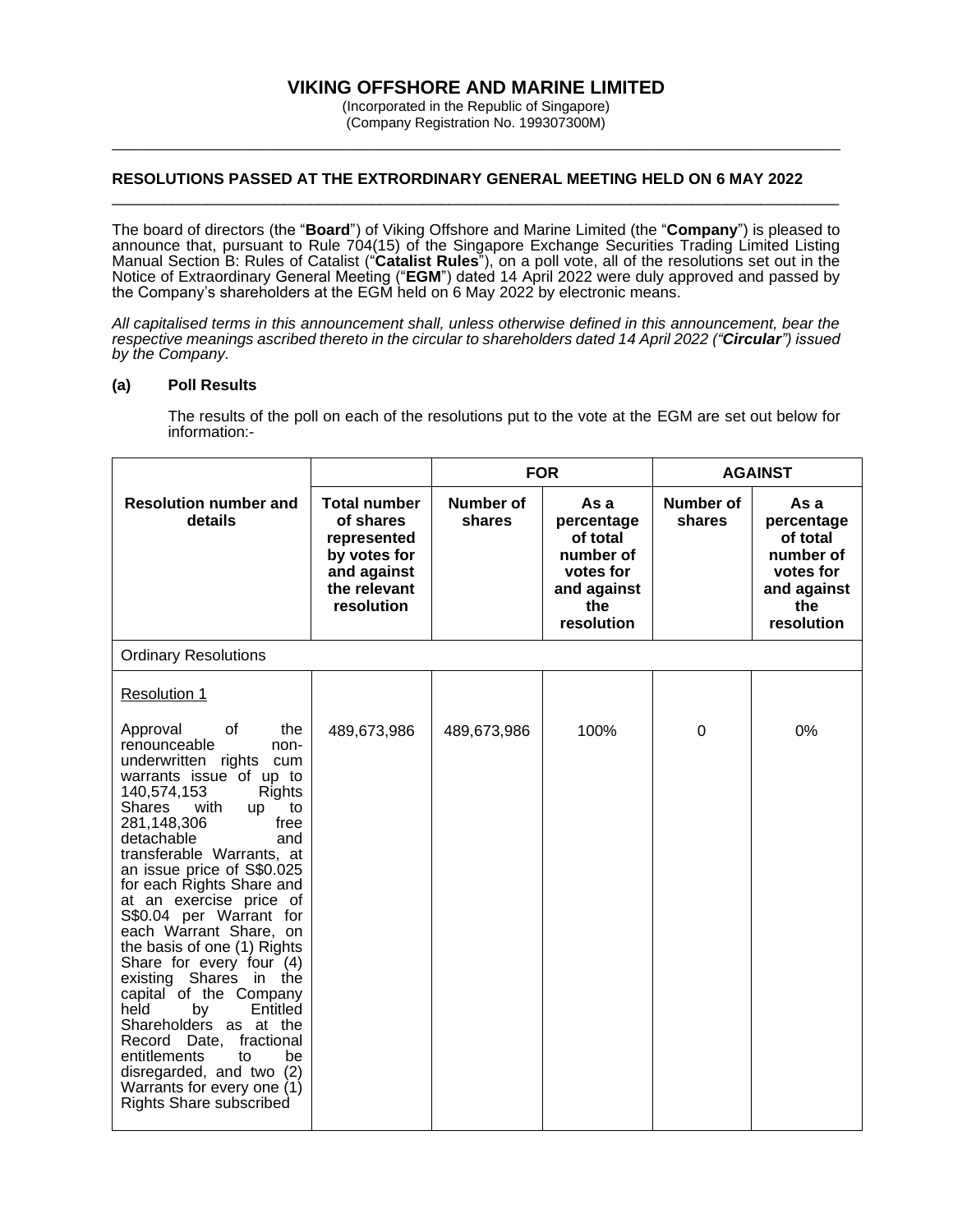|                                                                                                                                                                                                                                                                              |                                                                                                              | <b>FOR</b>          |                                                                                              | <b>AGAINST</b>      |                                                                                              |  |  |  |  |
|------------------------------------------------------------------------------------------------------------------------------------------------------------------------------------------------------------------------------------------------------------------------------|--------------------------------------------------------------------------------------------------------------|---------------------|----------------------------------------------------------------------------------------------|---------------------|----------------------------------------------------------------------------------------------|--|--|--|--|
| <b>Resolution number and</b><br>details                                                                                                                                                                                                                                      | <b>Total number</b><br>of shares<br>represented<br>by votes for<br>and against<br>the relevant<br>resolution | Number of<br>shares | As a<br>percentage<br>of total<br>number of<br>votes for<br>and against<br>the<br>resolution | Number of<br>shares | As a<br>percentage<br>of total<br>number of<br>votes for<br>and against<br>the<br>resolution |  |  |  |  |
| <b>Ordinary Resolutions</b>                                                                                                                                                                                                                                                  |                                                                                                              |                     |                                                                                              |                     |                                                                                              |  |  |  |  |
| <b>Resolution 2</b><br>Approval of the issue and<br>allotment<br>of<br>up<br>to<br>300,000,000<br>Placement<br>Shares at an issue price of<br>S\$0.05<br>for<br>each<br>Placement Share, on and<br>subject to the terms of the<br><b>Placement Agreement</b>                 | 489,673,986                                                                                                  | 489,673,986         | 100%                                                                                         | 0                   | 0%                                                                                           |  |  |  |  |
| <b>Resolution 3</b><br>Approval<br>of<br>the<br>diversification<br>οf<br>the<br>Company's business to<br>Supply<br>Chain<br>include<br>Management<br><b>Business</b><br>Lifestyle<br>and<br>Retail<br><b>Business</b>                                                        | 489,673,986                                                                                                  | 489,673,986         | 100%                                                                                         | 0                   | 0%                                                                                           |  |  |  |  |
| Resolution 4<br>Approval of the disposal of<br>the entire issued and paid-<br>up share capital of Viking<br>Airtech<br>Pte.<br>Ltd.<br>and<br>Viking HVAC Pte. Ltd. to<br>Acapella Energy Pte. Ltd.<br>consideration<br>of<br>at a<br>S\$50,000 (the "Proposed<br>Disposal") | 489,673,986                                                                                                  | 489,673,986         | 100%                                                                                         | 0                   | 0%                                                                                           |  |  |  |  |
| <b>Special Resolution</b>                                                                                                                                                                                                                                                    |                                                                                                              |                     |                                                                                              |                     |                                                                                              |  |  |  |  |
| <b>Resolution 1</b><br>Approval of the change of<br>name of the Company<br>from "Viking Offshore and<br>Marine Limited" to "9R<br>Limited"                                                                                                                                   | 489,673,986                                                                                                  | 489,673,986         | 100%                                                                                         | 0                   | 0%                                                                                           |  |  |  |  |